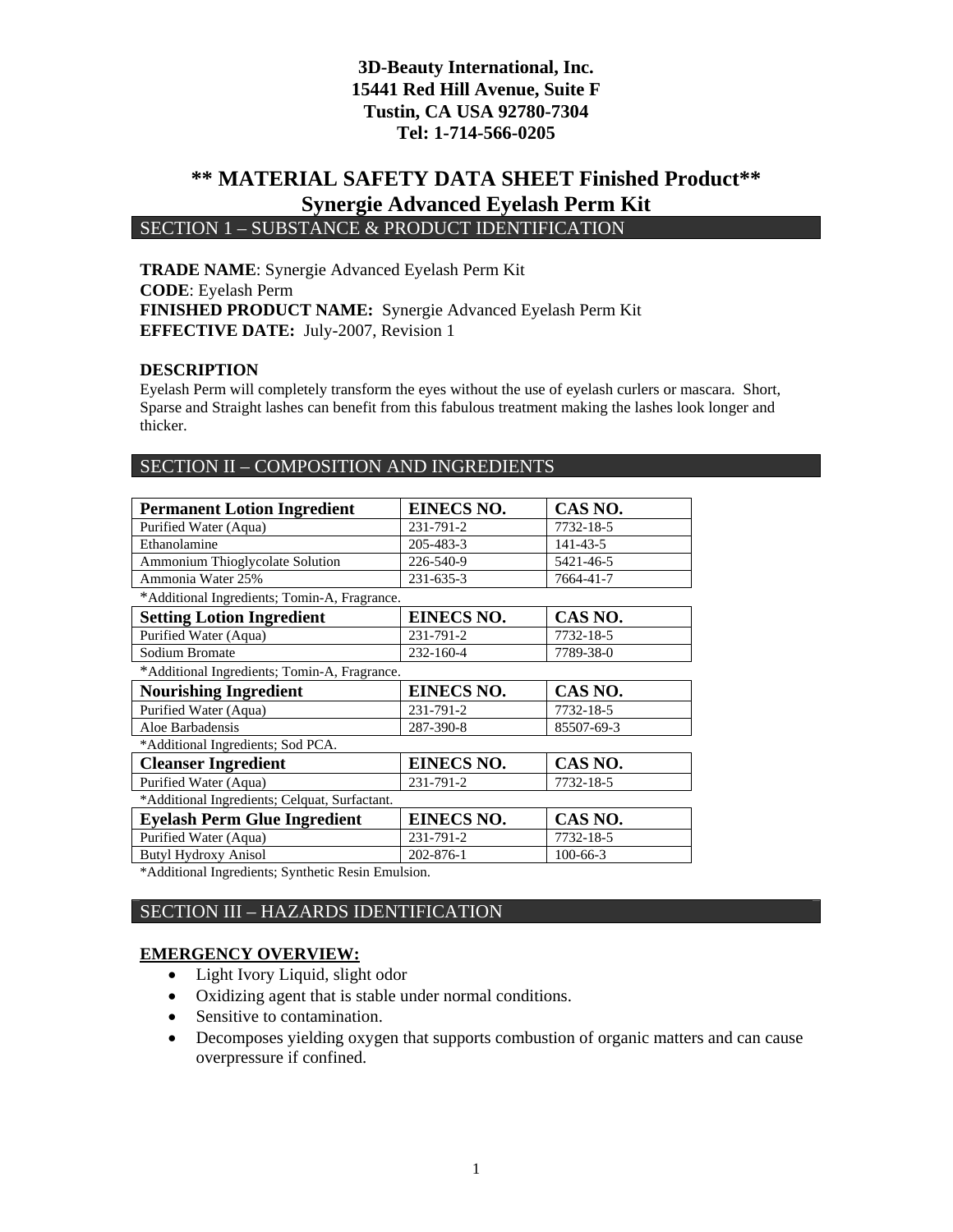### **\*\* MATERIAL SAFETY DATA SHEET Finished Product\*\* POTENTIAL HEALTH EFFECTS**:

| Eye:                                     |                                                                   | May cause slight irritation.                              |                         |  |
|------------------------------------------|-------------------------------------------------------------------|-----------------------------------------------------------|-------------------------|--|
| Skin:                                    |                                                                   | Repeated or prolonged exposure may cause skin irritation. |                         |  |
| <b>Ingestion:</b>                        | Do not ingest. May cause gastrointestinal irritation, nausea, and |                                                           |                         |  |
|                                          | diarrhea.                                                         |                                                           |                         |  |
| <b>Inhalation:</b>                       | Avoid overexposure to vapors.                                     |                                                           |                         |  |
| <b>Chronic Effects:</b>                  | None Known                                                        |                                                           |                         |  |
| Carcinogen:                              | <b>NTP:</b> Not Listed                                            | <b>IARC:</b> Not Listed                                   | <b>OSHA:</b> Not Listed |  |
| <b>Conditions Aggravated: None Known</b> |                                                                   |                                                           |                         |  |

### SECTION IV – FIRST AID MEASURES

### **EYE CONTACT**

Flush eyes with water for at least 15 minutes. If irritation persists consult a physician.

### **SKIN PROBLEM**

Wash with soap and water. Seek medical attention if irritation develops or persists.

### **INHALATION**

If exposed to excessive levels of vapors or fumes, remove to fresh air. If breathing is difficult, administer oxygen and seek medical attention.

### **INGESTION**

Do no give anything by mouth to an unconscious person. **Do not induce vomiting.** Get immediate medical attention.

Note: After first aid treatment, the caller should be advised that 1) a hospital emergency room or family physician should be consulted if anything unusual occurs or appears necessary in the judgment of the caller, and 2) that the subsequent management of the accident should be dictated by any persistent symptoms and under the direction of the physician.

### **ROUTES OF ENTRY**

Inhalation and Ingestion.

### SECTION V – FIRE FIGHTING MEASURES

### **FLAMMABILITY DATA**

# Flash Point  $(^0C)$ : N/A

**Flammable Limits** LEL: N/D UEL: N/D

| <b>Autoignition Temperature:</b>        | No data |
|-----------------------------------------|---------|
| <b>Dust Cloud Ignition Temperature:</b> | No data |
| <b>Dust Layer Ignition Temperature:</b> | No data |
| .                                       |         |

### **Extinguishing Media**

Material is not combustible. Use extinguishing agents that are suitable to the surrounding fire. Carbon dioxide, dry chemical or alcohol resistant foam recommended. Apply water spray to cool exposed closed containers.

### **Special Fire-Fighting Procedures**

NIOSH-approved Self-Contained Breathing Apparatus (SCBA) and full protective clothing/equipment recommended.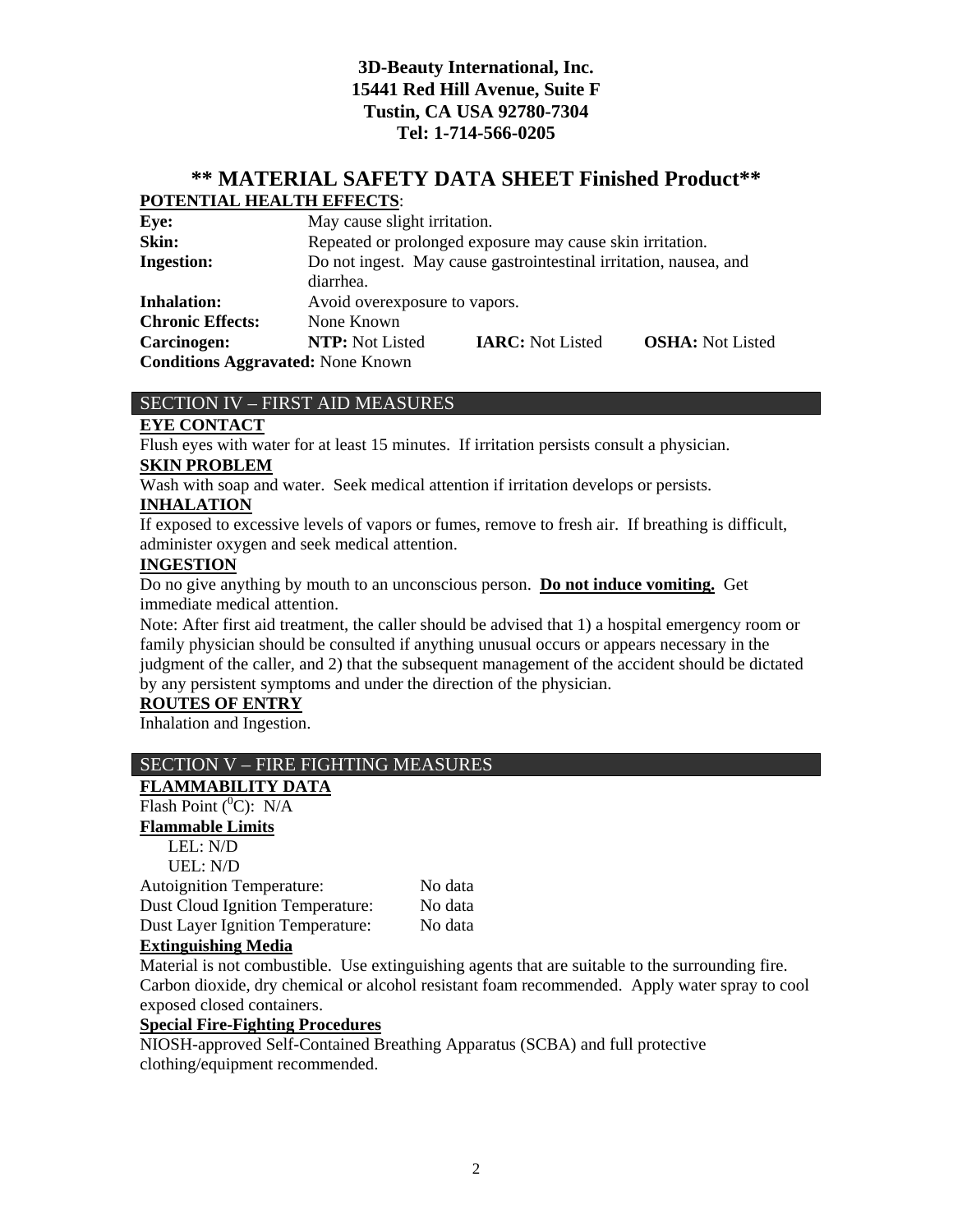### **\*\* MATERIAL SAFETY DATA SHEET Finished Product\*\***

#### **Unusual Fire and Explosion Hazards**

Material is not combustible. Fire or excessive heat may produce hazardous decomposition of products, which may intensify the fire. Thermal decomposition may produce oxides of carbon and nitrogen: explosive vapor/air mixture.

| <b>NFPA RATINGS</b>             |                                                              | <b>HMIS RATINGS</b> |  |
|---------------------------------|--------------------------------------------------------------|---------------------|--|
| Health:                         | Health:                                                      |                     |  |
| Flammability: 0                 |                                                              | Flammability: 0     |  |
| Reactivity:                     | Reactivity:                                                  |                     |  |
| <b>HMIS &amp; NFPA RATINGS:</b> |                                                              |                     |  |
| $0 =$ Minimal $1 =$ Slight      | $2 = \text{Modern}$ $3 = \text{Serious}$ $4 = \text{Server}$ |                     |  |

### SECTION VI - ACCIDENTAL RELEASE MEASURES

#### **Personal Precautions**

Remove possible causes of ignition – Do not smoke. Keep away from heat, sparks, and flame. Ensure sufficient supply of air/ventilation. Avoid inhalation and contact with eyes and skin. Secure possible sources of ignition.

#### **Small Spill**

For liquid product, collect using absorbent materials. Diluting with water is possible. Flush residue using copious water. If large spill is generated, use appropriate respiratory protection. Industrial grade vacuum sweepers are also recommended. Place spilled material into appropriate waste containers for disposal.

#### **Large Spill**

For liquid product, collect using absorbent materials. Diluting with water is possible. Flush residue using copious water. Dispose at suitable refuse site according to local and national official regulations Materials, which cannot be recycled into your process, should be land filled in accordance with Federal, State and Local environmental control regulations.

### SECTION VII - HANDLING AND STORAGE

#### **Handling**

Provide adequate ventilation in storage area. Keep away from sources of ignition. Do not smoke. Keep away from heat, sparks, flame and contamination. Contamination and heat may cause decomposition and generation of oxygen gas, which could result in high pressure and possible container rupture. Upon opening, direct product into the desired container/mixing pot, keeping product away from eyes, face and skin. Keep container closed when not in use. Avoid contact with eyes and skin. Wash thoroughly after handling.

### **Storage**

Keep product tightly closed away from heat and direct sunlight. Store at  $4^{\circ}$  C to  $32^{\circ}$  C (40° F to 90° F) away from direct sources of heat or ignition. Avoid extreme temperatures (Heat; Light; Moisture). Store away from food and beverages. Empty containers may contain product residues and should be handled appropriately. Position product so that any labeling information is visible.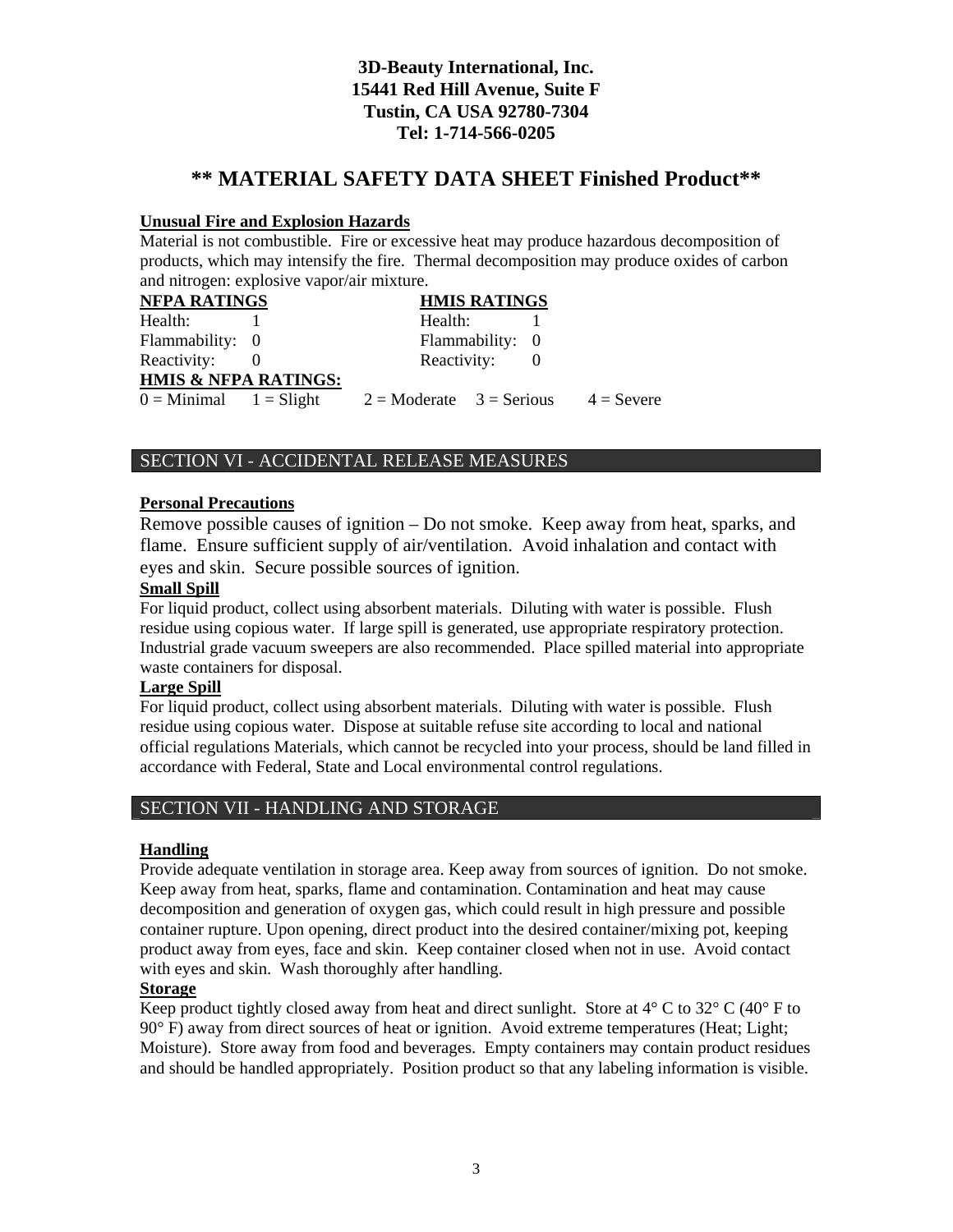### **\*\* MATERIAL SAFETY DATA SHEET Finished Product\*\***

**Other Recommendations:** None

### SECTION VIII - EXPOSURE CONTROLS/PERSONAL PROTECTION

#### **Ventilation:**

**Local Exhaust:** None required **Mechanical (General):** Provide adequate ventilation.

#### **Personal Protection**

**Eye Protection:** Safety glasses. Wear approved safety glasses with side shields. Wear chemical splash-type mono goggles if splashing is expected.

**Hand Protection:** Wear liquid proof rubber or neoprene gloves. Thoroughly rinse the outside of the gloves with water prior to removal. Inspect regularly for leaks.

**Skin Protection:** Wear protective working garments (e.g. safety shoes, long-sleeved protective working garments). Impervious clothing materials such as rubber, neoprene, nitrile or polyvinyl chloride (avoid cotton, wool and leather). Launder contaminated clothing before reuse. Residual product, if allowed to dry on material such as paper, fabrics, cotton, leather, wood or other combustibles can cause the material to ignite and result in a fire.

#### **Respiratory Protection:**

Liquid Product: None required in well-ventilated areas.

Use NIOSH approved respiratory protection where exposure levels exceed regulatory limits for hazardous components and/or for nuisance dust. DO NOT use any form of air-purifying respirator (APR) or filtering face piece (AKA dust mask), especially those containing oxidizable sorbants such as activated carbon.

Eye wash stations and washing facilities should be available. Employees should wash their hands before and after eating, drinking or using tobacco products.

**Exposure Guidelines:** OSHA PEL: None Established ACGIH TLV: None Established

**To safe guard the shelf life and purity of the product: 1) Always handle and apply in a careful and sanitary manner; 2) Do not share with others; 3) Do not add anything to the product; 4) Cap tightly after use to help prevent moisture entering product and maximize product shelf life; 6) If changes in product occurs; such as appearance and product strength, discontinue use.** 

#### SECTION IX - PHYSICAL AND CHEMCIAL PROPERTIES

PHYSICAL APPEARANCE: Light Ivory Liquid **COLOR:** According to specification **ODOR**: Slight **BOILING POINT:** N/D **MELTING POINT:** N/D **pH**: 4-8 (water extract)

**RELATIVE DENSITY:** Not applicable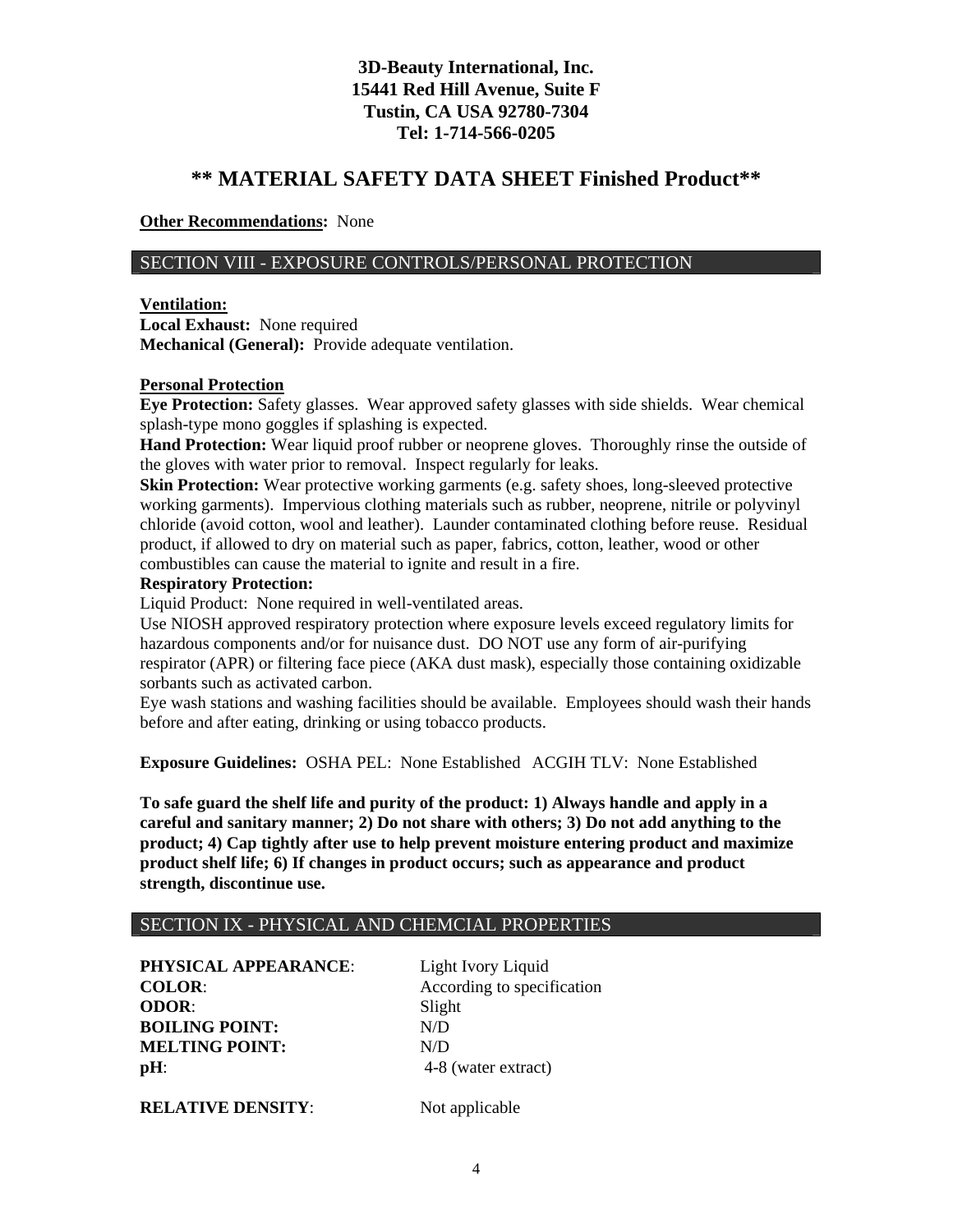### **\*\* MATERIAL SAFETY DATA SHEET Finished Product\*\***

**MELTING POINT:** No data **SPECIFIC GRAVITY:** 1.0-2.5 **SOLUBILITY**: Mixable **PERCENT VOLATILE:** 100% **VAPOR PRESSURE:** Not applicable **BOILING POINT:** No data **VAPOR PRESSURE (mmHg):** N/D **EVAPORATION RATE:** Not Applicable

### SECTION X - STABILITY AND REACTIVITY

#### **GENERAL:**

This product is a stable compound under recommended storage conditions. Excessive heat could cause product to become unstable. Hazardous polymerization will not occur. **CONDITIONS TO AVOID:**

Temperatures of  $100^{\circ}$  C (212°) or over will boil liquid away. Avoid dirt, organics and combustibles.

### **INCOMPATABILITY:**

Oxidizing materials may vigorously evolve oxygen in large amounts.

Avoid heating, open flames, ignition sources and electrostatic charge.

### **HAZARDOUS DECOMPOSITION PRODUCTS:**

When involved in a fire, decomposition and burning of product may evolve noxious gases, which are toxic. These compounds may include carbon monoxide, carbon dioxide, nitrous oxides or hydrogen chloride, depending on the product type.

### SECTION XI - TOXICOLOGICAL INFORMATION

### **GENERAL**

Based upon industry-wide experience over many years of manufacturing and published toxicological studies, the listed products in general are considered to have low levels of toxicity. There is no evidence of harmful effects from available information. There are no established permissible exposure limits for this product.

## **ACUTE (SHORT-TERM) TOXICITY**

|                    | $110011$ (bilonic relative) rounders<br><b>Skin contact:</b> May cause minor irritation with itching and possible slight local redness.                                                                                                             |
|--------------------|-----------------------------------------------------------------------------------------------------------------------------------------------------------------------------------------------------------------------------------------------------|
|                    | Prolonged or repeated contact may cause drying of the skin. No evidence of                                                                                                                                                                          |
|                    | harmful effects from available information.                                                                                                                                                                                                         |
| Eye contact:       | Accidental Direct Eye Contact may cause abrasion and irritation. Corneal injury                                                                                                                                                                     |
|                    | may occur.                                                                                                                                                                                                                                          |
| <b>Inhalation:</b> | Not expected to be an inhalation hazard. However, high concentrations of vapor<br>may cause irritation of the respiratory tract with coughing and chest discomfort.<br>May also cause headache and drowsiness. Excessive levels of fumes may result |
|                    | in discomfort after repeated or prolonged exposures.                                                                                                                                                                                                |
| <b>Ingestion:</b>  | Maybe harmful if swallowed. Contact Physician Immediately.                                                                                                                                                                                          |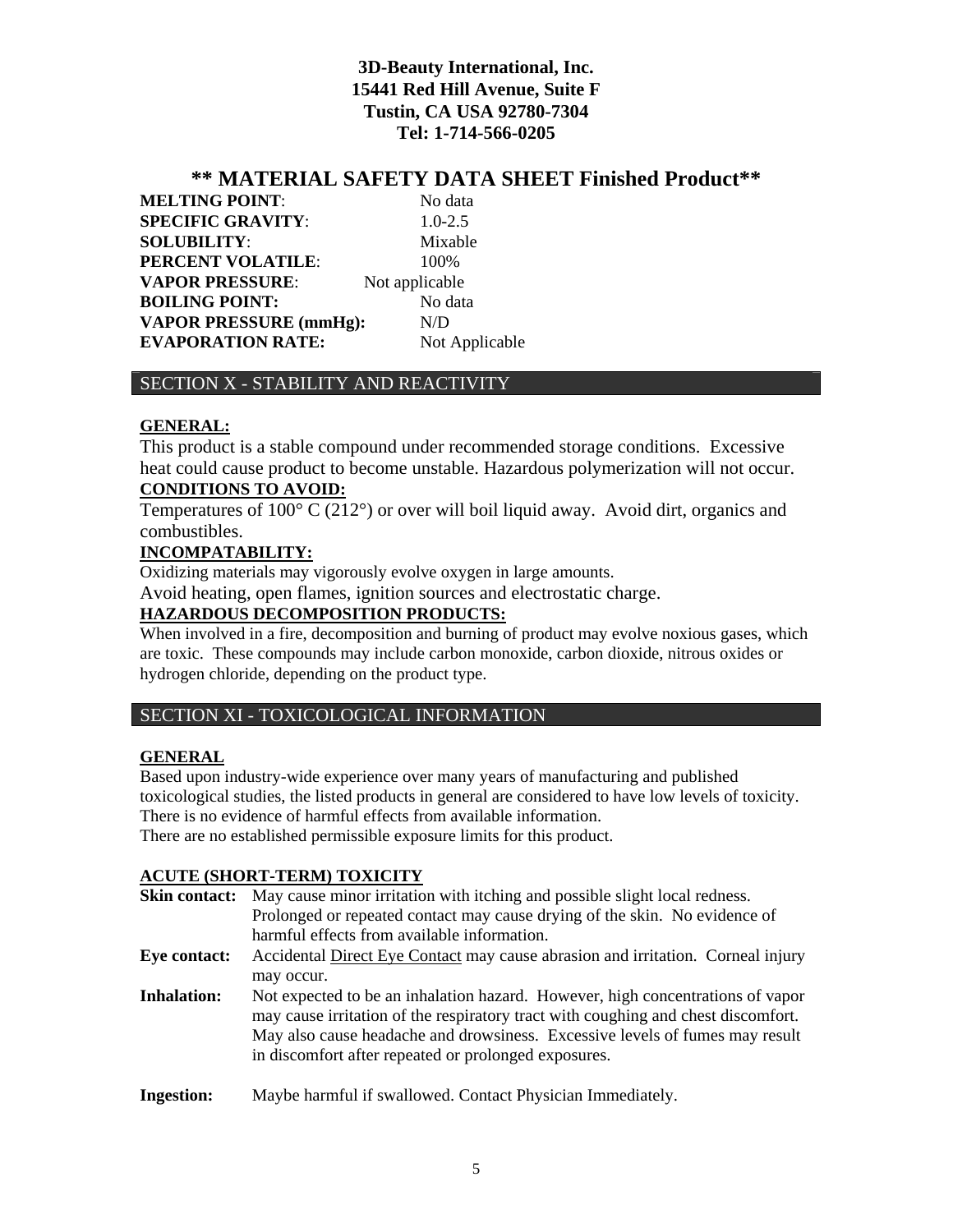### **\*\* MATERIAL SAFETY DATA SHEET Finished Product\*\* CHRONIC (LONG-TERM TOXICITY)**

No known published data available and no adverse effects expected. **Sensitization:** Data not established for this product **Chronic Toxicity:** Data not established for this product **Reproductive Toxicity:** Data not established for this product

### **MUTAGENICITY**

No mutagenic effects known or expected.

### SECTION XII- ECOLOGICAL INFORMATION

This product has not been evaluated for its ecotoxicity. However, the biodegradation of the product under aerobic conditions is expected to be poor and there is no evidence to suggest they create any significant ecological problems when released into the environment.

### SECTION XIII - DISPOSAL CONSIDERATIONS

#### **General**

This product must be disposed of in accordance with all applicable Federal, State and local regulations. If discarded in its purchased form, this product would not be a hazardous waste either by listing or by characteristic. However, under RCRA, it is the responsibility of the product user to determine at the time of disposal, whether a material containing the product or derived from the product should be classified as a hazardous waste (40 CFR 261.20-24). In the cases of spills, leaks or release, review sections: 'FIRE FIGHTING MEASURES'; 'ACCIDENTAL RELEASE MEASURES' & 'EXPOSURE CONTROLS/PERSONAL PROTECTION'

#### **Waste Management**

 Incineration or land filling are recommended disposal techniques. Contact the state and local environmental agency for specific rules.

This product is not identified as a RCRA hazardous waste under 40 CFR 261, and is not regulated under CERCLA (Superfund).

### SECTION XIV – TRANSPORT INFORMATION

| D.O.T. SHIPPING NAME (49 CFR 172.101-102) | : Not regulated |
|-------------------------------------------|-----------------|
| D.O.T. HAZARD CLASS (49 CFR 172.101-102)  | : None          |
|                                           | : None          |
|                                           | : None          |
|                                           | : Perm liquid   |
|                                           | : Not regulated |
|                                           | : None          |
| <b>INTERNATIONAL</b>                      |                 |

|  | : Not regulated |
|--|-----------------|
|  | : Not regulated |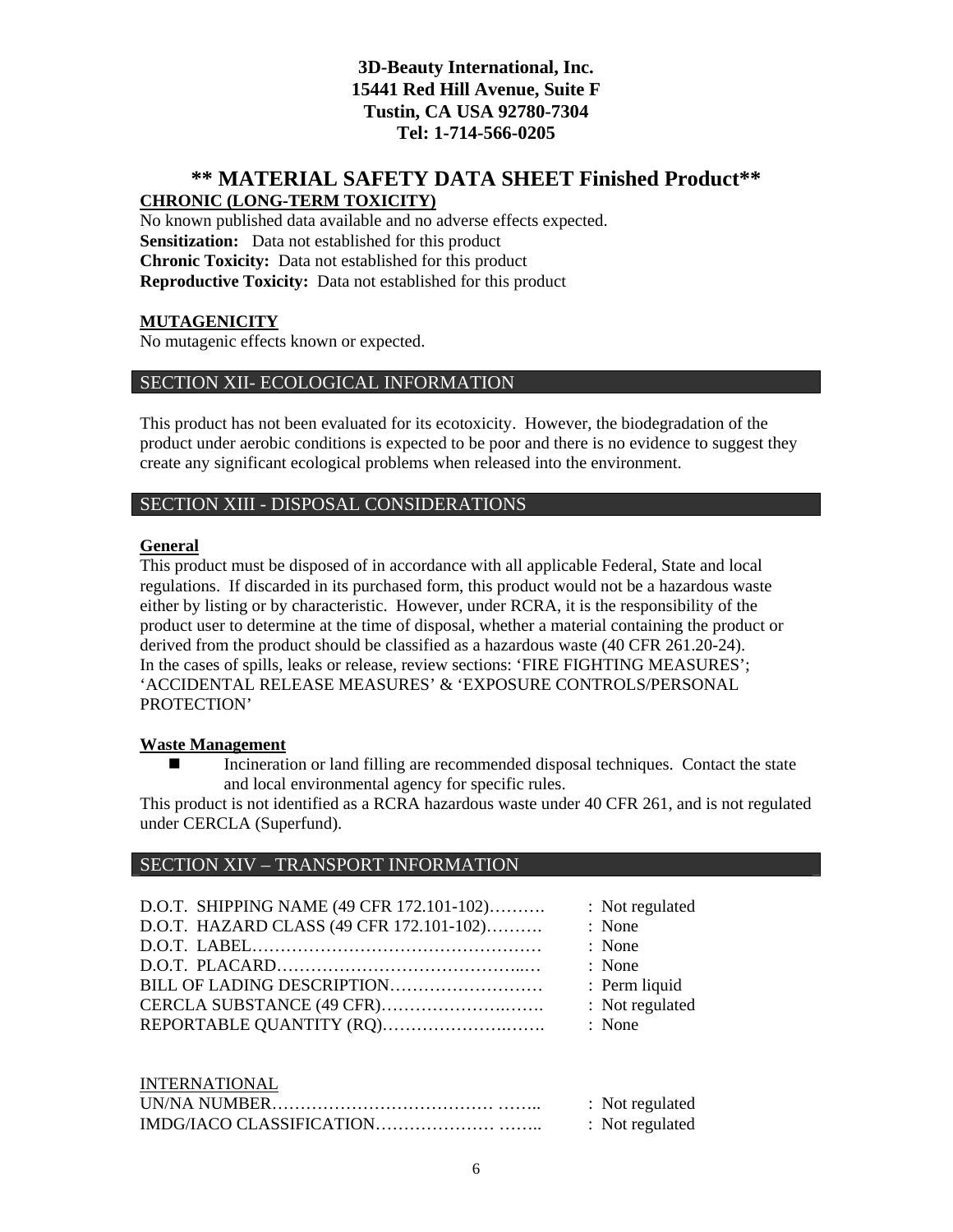### **\*\* MATERIAL SAFETY DATA SHEET Finished Product\*\***

IATA CLASSIFICATION………………………… …….. : Not regulated

### SECTION XV – REGULATORY INFORMATION

#### **OSHA Hazard Communication Standard Status**

This product is not considered to be a hazardous substance under OSHA's Federal Hazard Communication Standard 29 CFR 1910.1200.

#### **Toxic Substances Control Act (TSCA) Status**

All of the ingredients of this material have been reported to the U.S. EPA and are included in the TSCA chemical inventory.

#### **SARA Title III**

|                           | : None |
|---------------------------|--------|
| Section $311/312$ (Acute) | : None |

#### **RCRA**

Not regulated as a hazardous waste under RCRA.

#### **Supplemental State Compliance Information**

### **California State: Safe Drinking Water and Toxic Enforcement Act of 1986 (Proposition 65)**

**Warning:** This product may contain such chemicals as Lead (Pb); Arsenic (As); Mercury (Hg); Chromium Extract (2% HaOH); Antimony (Sb), Beryllium (Be), Cobalt (Co), Nickel (Na) and Selenium (Se) listed by the State of California under the Safe Drinking Water and Toxic Enforcement Act of 1986 (Proposition 65) as being known to cause cancer, birth defects or other reproductive harm. This product is considered to have no significant risk under the *safe harbor levels* pursuant to the Proposition 65 Safe Harbor Levels.

#### **Contents of this MSDS comply with the OSHA Hazard Communication Standard 29FR 1910.1200**

#### **Risk & Safety Phrases**:

- To be used by a Trained Professional Only
- Carefully follow all training and safety instructions
- Do Not mix this product with any product or any other products
- Caution advised when opening product
- Adhere to all Storage guidelines to maintain product's safety  $\&$  integrity

#### **EC Risk & Safety Phases:**

| EC Symbol - Xi<br>EC Risk Phrase - R36 (Irritating to eyes) |                | (Irritant)                                                                                                                         |
|-------------------------------------------------------------|----------------|------------------------------------------------------------------------------------------------------------------------------------|
|                                                             | S <sub>3</sub> | EC Safety Phases - $S1/2$ (Keep locked up and out of reach of children)<br>(Keep in a cool place)<br>$(TZ - C - 1 - T1 - T1 - T1)$ |

S17 (Keep away from combustible material)